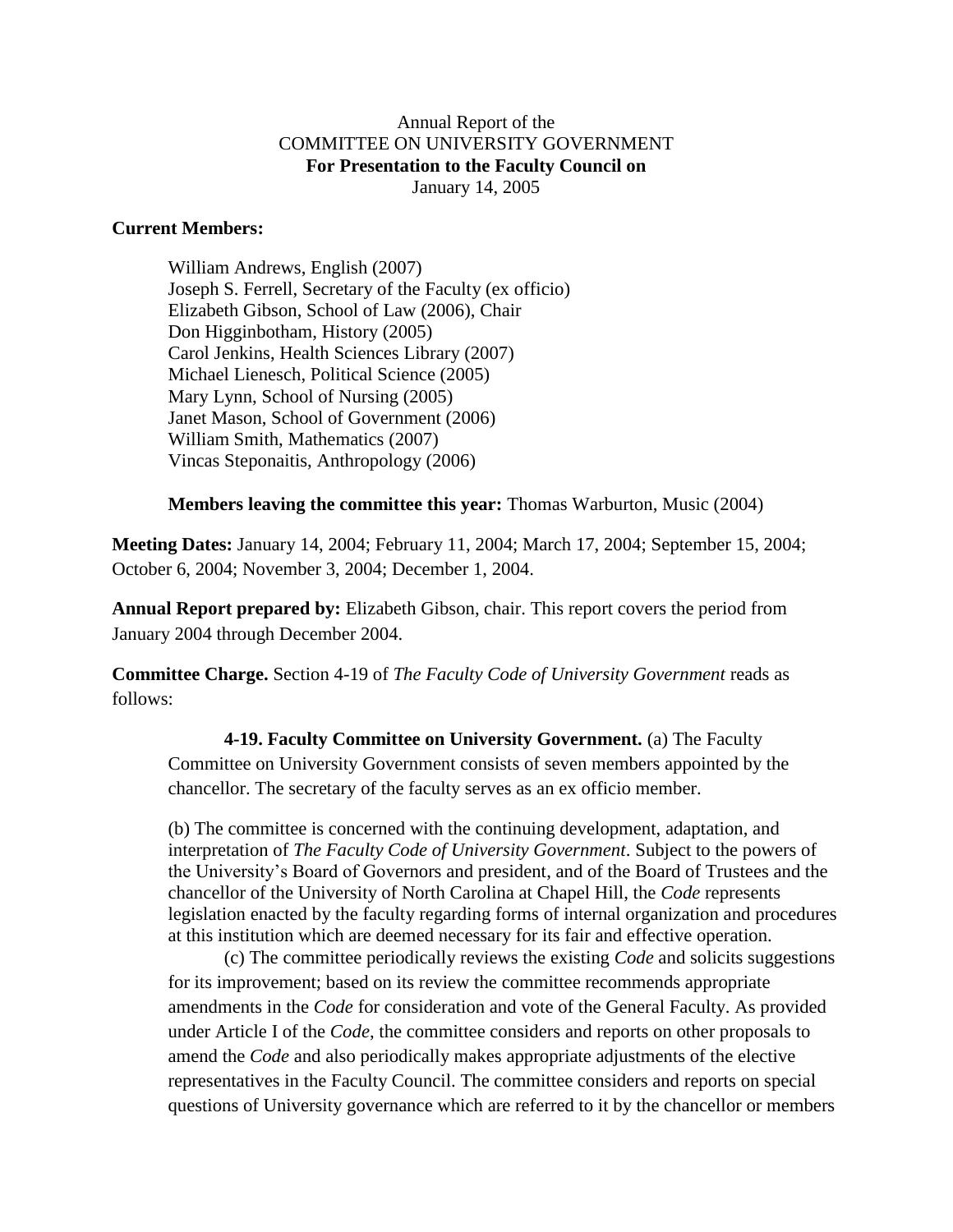of the faculty. The committee is especially concerned with maintaining internal forms and procedures of academic administration which reflect principles of democracy and equity, vision and adaptability, and quality and responsibility, toward achieving the intellectual aims of the University.

**Report of Activities.** *Resolutions Presented and Adopted.* The committee presented the following resolutions, which were approved by the General Faculty on the dates indicated:

**Resolution 2003-11. Amending** *The Faculty Code of University Government* **as it Relates to The General Faculty, The Faculty Council, Officers of the Faculty, and Standing Committees** (approved on first reading on December 12, 2003, and adopted on second reading on January 16, 2004).

**Resolution 2004-07. Amending** *The Faculty Code of University Government* **as it Relates to Various Representatives of the Faculty** (approved on first reading on March 26, 2004, and adopted on second reading on April 23, 2004).

*Resolutions Presented.* The committee presents today the following resolutions, which it recommends for approval on first reading at today's meeting (with a vote on second reading to follow in February):

**Resolution 2005-1. Amending** *The Faculty Code of University Government* **as it Relates to the Duties of the Faculty Grievance Committee.**

**Resolution 2005-2. Amending** *The Faculty Code of University Government* **to Abolish the Committee on Instructional Personnel and to Delete References to It, to Provide for Faculty Review of Tenure and Promotion Recommendations, to Provide for Faculty Consultation with Respect to Appointments and Promotions Conferring Permanent Tenure and Appointments to Full-Time Fixed-Term Faculty Positions, and to Establish a Standing Committee on Fixed-Term Faculty.**

*Ongoing*. The Committee on University Government has several matters before it that it will be considering in the upcoming year. These issues include review of Faculty Code provisions regarding appointment and removal of deans and department chairs and review of Articles 6-13 of the Faculty Code.

# **Appendix I**

# **Report of the Committee on University Government on Resolution 2005-1.**

The Committee on University Government proposes this Resolution at the request of the Faculty Grievance Committee and the Office of the University Counsel. The Office of the President implemented changes that eliminate mediation as a specified role of campus grievance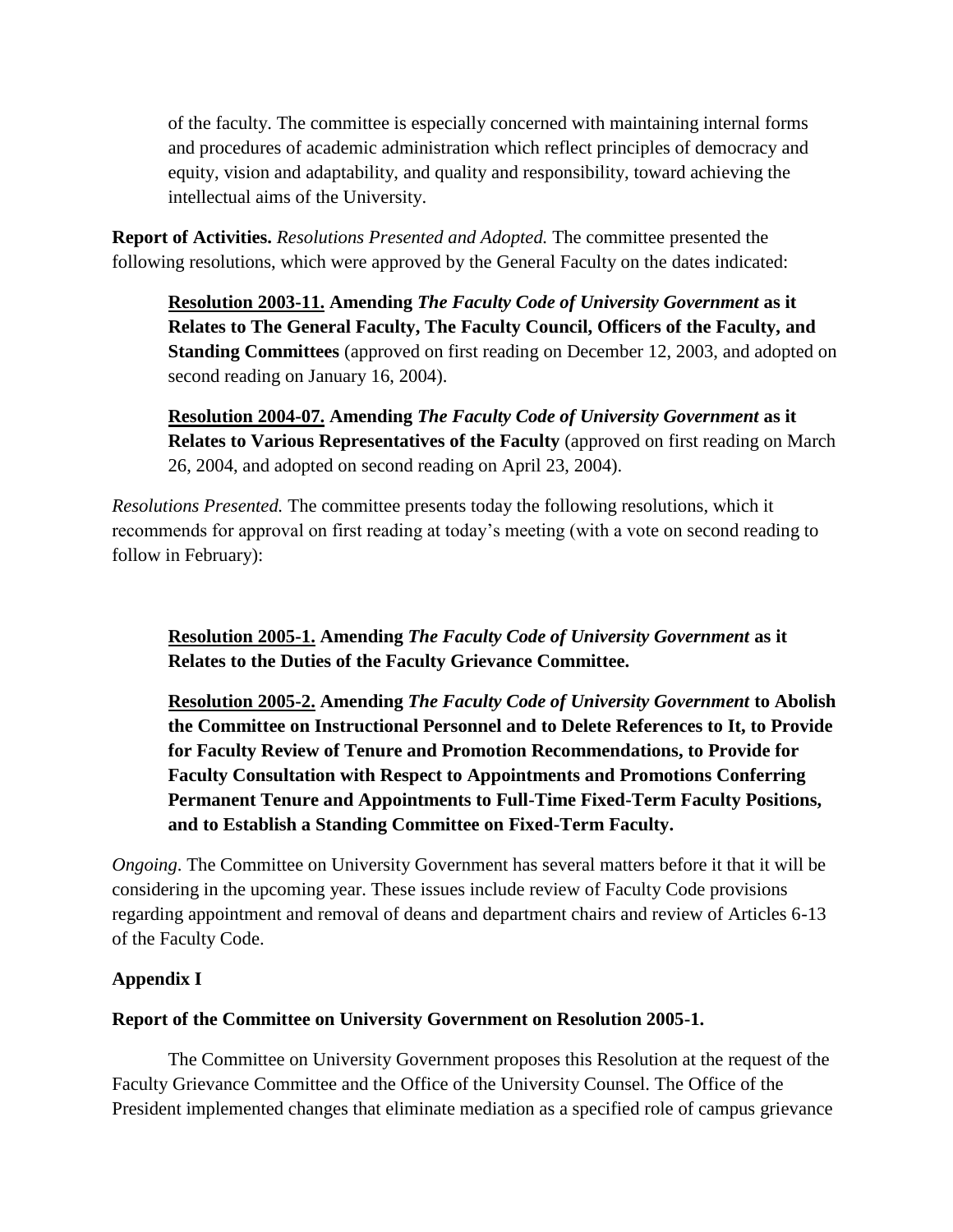committees. The Faculty Grievance Committee has revised its procedures to reflect this change, and the proposed Resolution would amend the Faculty Code's description of the committee accordingly.

Respectfully submitted,

Committee on University Government

William Andrews Michael Lienesch

Joseph S. Ferrell Mary Lynn

Elizabeth Gibson, chair Janet Mason

Don Higginbotham William Smith

Carol Jenkins Vincas Steponaitis

#### **Appendix II**

#### **Report of the Committee on University Government on Resolution 2005-2.**

Resolution 2003-7, adopted by the Faculty Council on March 28, 2003, requested the Committee on University Government to prepare for consideration by the General Faculty amendments to the Faculty Code addressing the following topics: (1) the establishment of a University-wide system of review of appointments and promotions conferring permanent tenure and promotions to higher rank of persons holding permanent tenure; (2) consultation with faculty with respect to appointments and promotions conferring permanent tenure; (3) consultation with faculty with respect to appointments to non-tenure track positions; and (4) the establishment of an elected standing committee on non-tenure track faculty. The Faculty Council took this action in response to recommendations of the Task Force on Appointment, Promotion, and Tenure, which was co-chaired by Professors Paul Farel and Barbara Harris. Acting on the Faculty Council's request, the Committee on University Government now presents Resolution 2005-2 for consideration by the General Faculty.

## **I. Review and Consultation With Respect to Tenure and Promotion**

#### Resolution 2003-7 included the following request to the Committee on University Government:

The Faculty Council requests the Committee on University Government to prepare for consideration by the General Faculty an amendment to the Faculty Code establishing a University-wide system for review of all appointments and promotions that have the effect of conferring permanent tenure and all promotions to a higher rank of persons holding permanent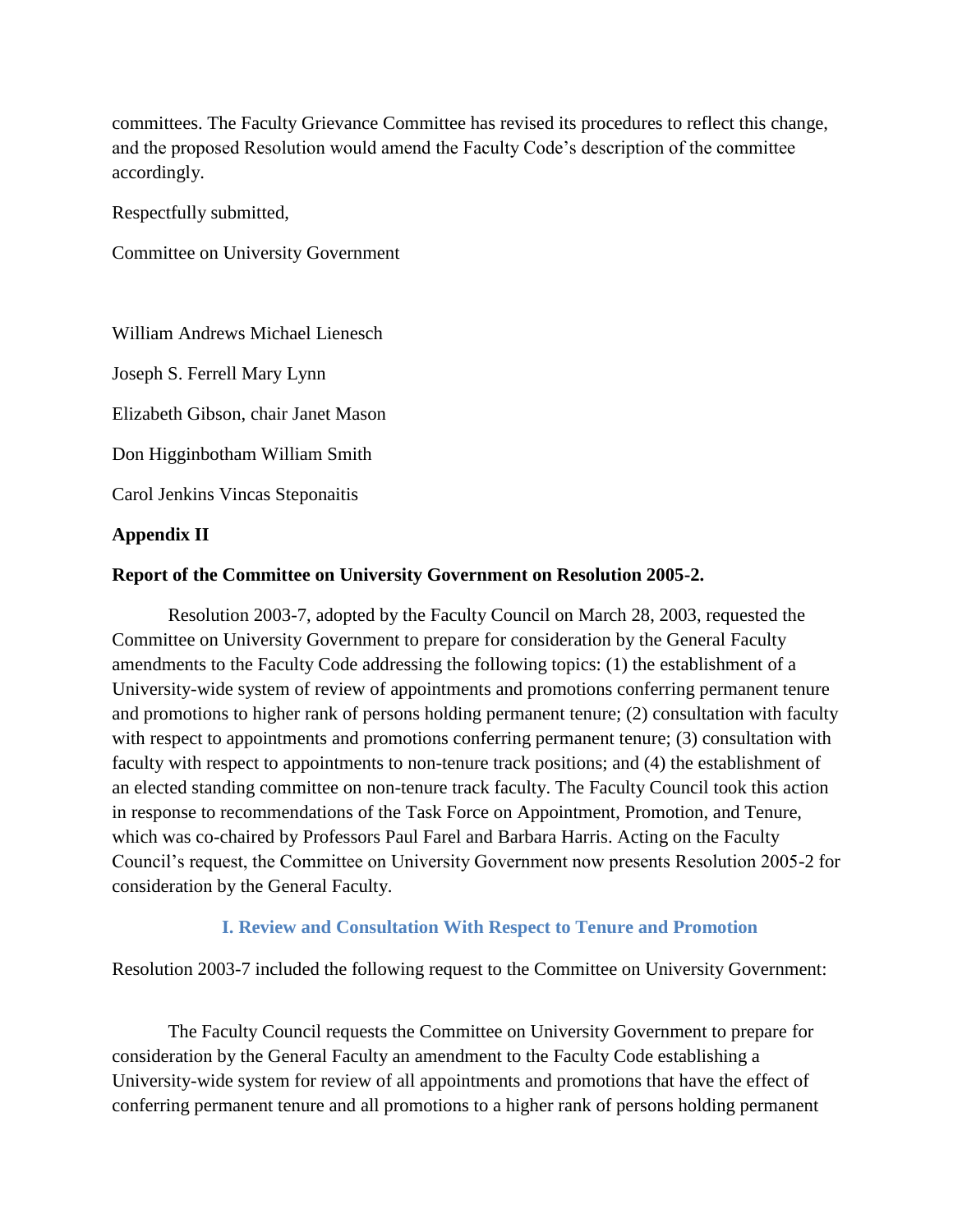tenure at the rank of associate professor or assistant professor. The system should culminate with the Committee on Appointments, Promotions, and Tenure. For the College of Arts and Sciences, the School of Medicine, the School of Public Health, and any other professional school that may hereafter be organized in departments that initiate faculty appointments and promotions, the dean should seek the advice of an elected committee of the College or School faculty before acting on a department chair's recommendation. For professional schools that are not organized in departments, the dean should seek the advice of the entire assembled faculty who are qualified to consult on the action in question or an elected committee of the unit's faculty, as may be appropriate to the size and complexity of the school.

Sections 1 through 5 of the proposed Resolution contain the Committee's response to this request.

Our committee understood the Faculty Council resolution to express a desire for a tenure review process that is as uniform as possible throughout the University. Complete uniformity is not possible, however, so long as some candidates for tenure undergo review at both the department and the school or college level and other candidates, because they are in schools that are not organized into departments, undergo only one review leading to the dean's recommendation. As requested by the Faculty Council, the committee drafted proposed § 5-2 of the Faculty Code to reflect these differences.

Once a recommendation moves beyond the school or college level, it is possible to have a uniform system of review. Currently, however, there is a lack of uniformity. A recommendation for tenure by the Dean of the College of Arts and Sciences goes directly to the Committee on Appointments, Promotion, and Tenure. A similar recommendation from the dean of a professional school in Academic Affairs goes to the Subcommittee on Professional Schools (SCOPS) of the Committee on Instructional Personnel. SCOPS is composed of the deans of the professional schools in Academic Affairs. A tenure recommendation from SCOPS then goes to the APT Committee. In Health Affairs, a tenure recommendation from a dean goes to the Health Sciences Advisory Committee (HSAC), a faculty committee appointed by the Health Affairs deans. From HSAC a recommendation goes to the APT Committee.

The Committee engaged in lengthy deliberations concerning the best structure for review beyond the college or school level, as did the Task Force before us. Concerns were expressed about the absence of elected faculty representation on SCOPS and HSAC and about the role these committees currently play. On the other hand, the existence of an elected faculty review committee at the University level (the APT Committee) raised questions about the desirability of creating yet another faculty committee. In the end our Committee was persuaded by the Task Force's conclusion that tenure review should occur at the department level (to provide an evaluation from the perspective of the candidate's discipline), the school or college level (to uphold the standards and mission of that unit), and at the University level (to ensure that all units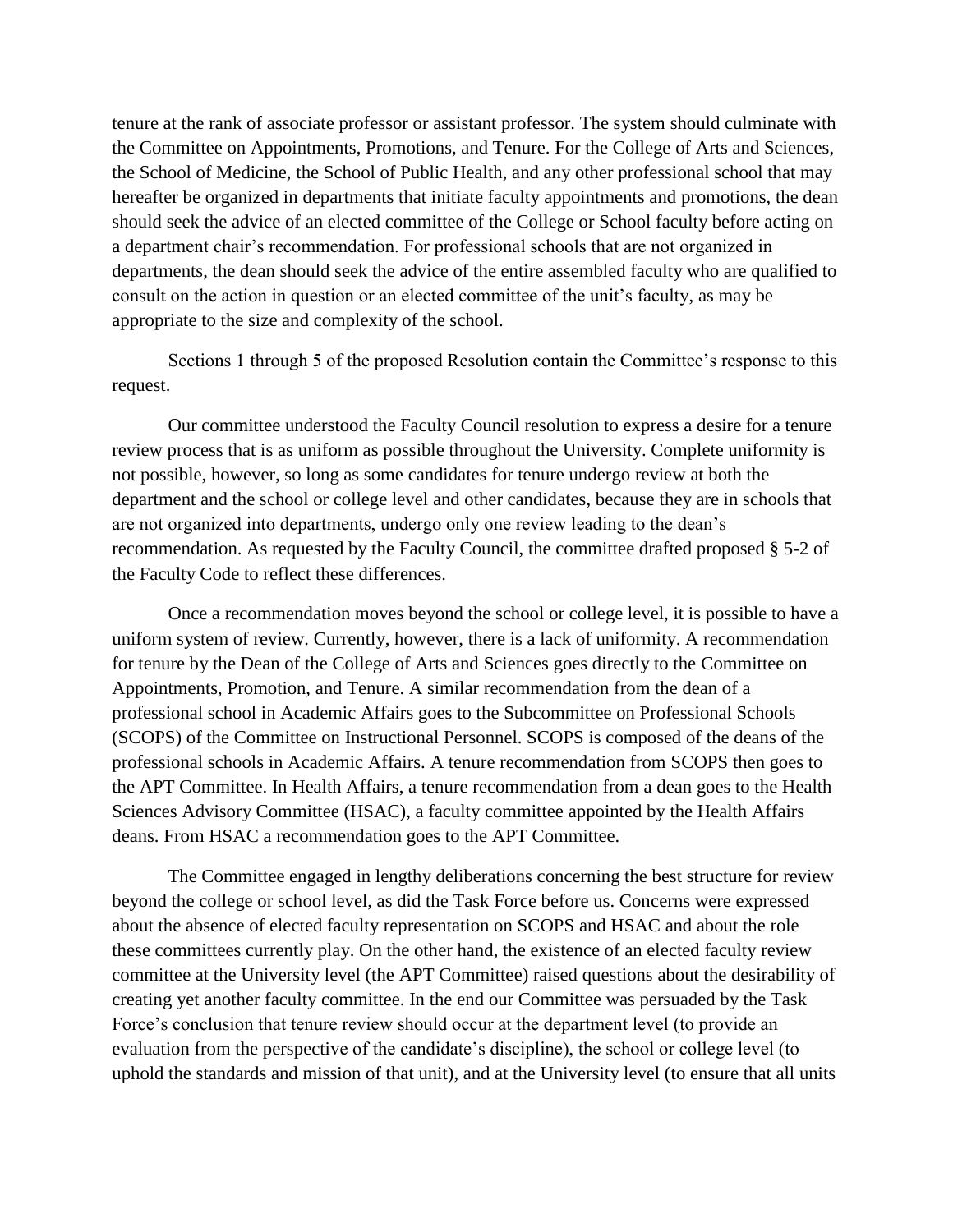maintain the standards of the University). We concluded that an intermediate level of review between a school or college and the University was unnecessary.

To accomplish this recommendation, the proposed resolution (sections 1 through 4) would amend the Faculty Code to eliminate the Committee on Instructional Personnel and to delete all references in the Faculty Code to that committee. The Committee on University Government was informed that the only current function of that committee is the tenure and appointment review work of its subcommittee, SCOPS. Under proposed § 5-2 of the Faculty Code, review by SCOPS of recommendations for tenure and promotion would be eliminated. Also eliminated would be review by HSAC, but as there is currently no provision for that committee in the Faculty Code, no amendment is necessary to eliminate it.

Proposed § 5-2 also responds to the Faculty Council's request for a Code provision stating the need for faculty consultation concerning tenure recommendations. Proposed § 5-3 specifies the faculty members that are qualified to consult on such decisions.

#### **II. Fixed-Term Faculty**

Resolution 2003-7 also addressed several issues regarding fixed-term (or non-tenure track) faculty. It included the following requests:

The Faculty Council requests the Committee on University Government to prepare for consideration by the General Faculty an amendment to the *Faculty Code of University Government* establishing an elected standing committee on Non-Tenure Track Faculty.

The Faculty Council requests the Committee on University Government to prepare for consideration by the General Faculty an amendment to the Faculty Code stating the expectation that all appointments and reappointments to fixed-term faculty positions, whether full-time or part-time, will be made with the same consultations within the appointing unit as is the case for appointments to tenure-track positions.

Section 6 of the proposed resolution -- which would add § 4-12 to the Faculty Code to create a new committee on fixed-term faculty -- responds to the first request.

In considering the second request, the Committee on University Government was concerned about the burden that would be imposed on faculty if consultation on all appointments of part-time fixed-term faculty members were to be required. In some departments these positions are numerous and are often filled just before the start of classes when teaching needs are determined. Our committee concluded that faculty consultation should be mandated only with respect to full-time fixed term positions, and we have drafted proposed § 5-4 to reflect that